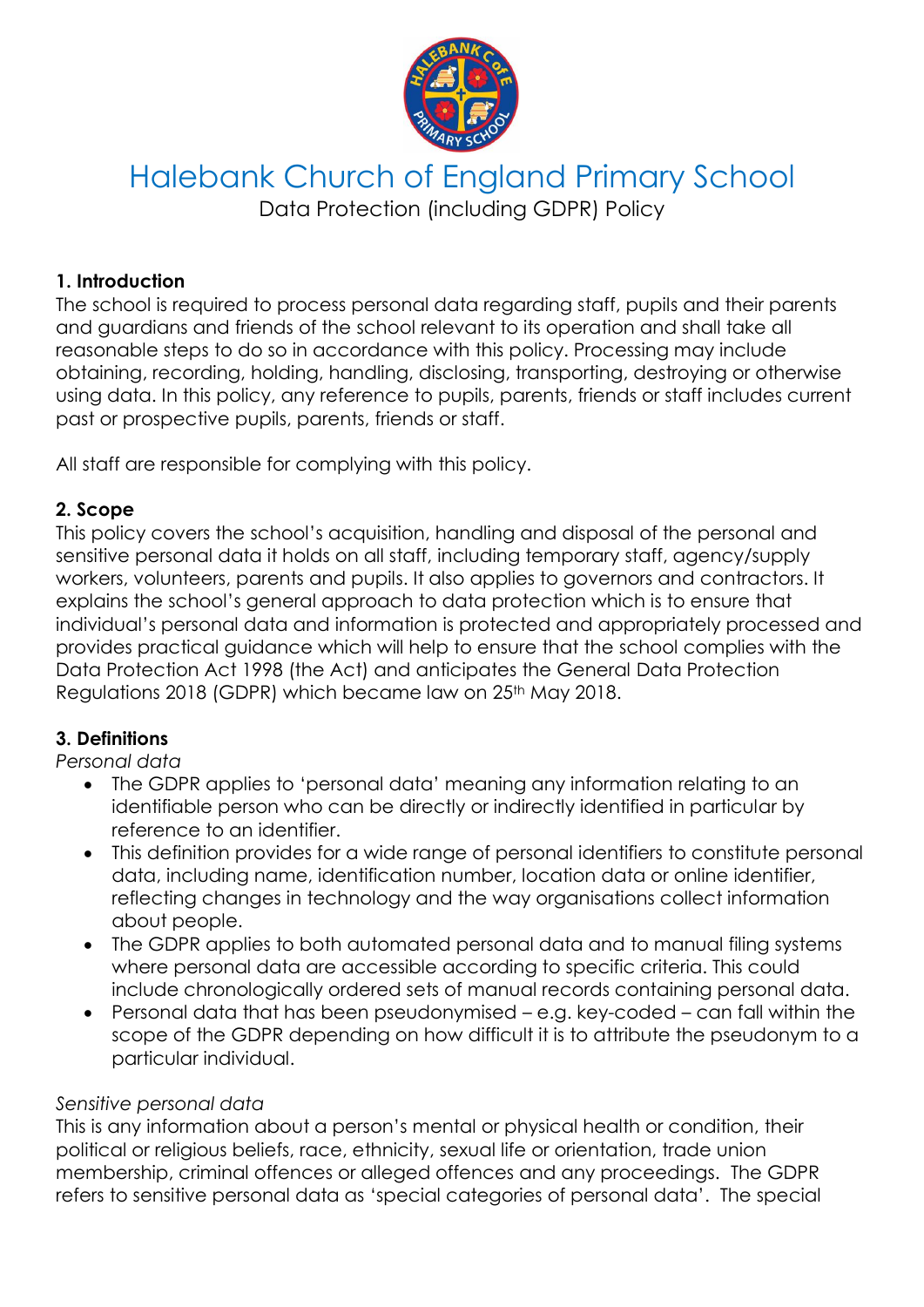categories specifically include genetic data, and biometric data where processed to uniquely identify an individual.

The school has additional obligations in connection with the use of sensitive personal data, namely at least one of the following conditions must be satisfied:

- Explicit consent of the data subject must be obtained
- Necessary for carrying out the obligations under employment, social security or social protection law or a collective agreement
- Used in connection with alumni relations provided it relates solely to this and there is no disclosure to a third party without consent
- Data manifestly made public by the data subject
- Various public interest situations as outlined in the General Data Protection Regulations 2018

# *The Data Subject*

This is the person the information relates to. There may be more than one data subject, such as when a record concerns an incident involving two pupils.

# *The Data Controller*

The school is the Data Controller and is responsible for determining the purposes of its use of data - what data it gathers and how this information is used. As the Data Controller, the school is responsible for complying with the Act.

# *The Data Protection Officer*

The school has appointed Halton Borough Council as its Data Protection Officer. Contact can be made by using the details below.

# Email: [informationgovernanceservice@halton.gov.uk](mailto:informationgovernanceservice@halton.gov.uk)

Telephone: 0151 511 7003 Post: Information Governance Service, Municipal Building, Kingsway, Widnes, WA8 7QF

# **4. Acquiring, Using and Disposal of Personal Data**

The school shall only process personal data for specific and legitimate purposes. These are:

- providing pupils and staff with a safe and secure environment including images on CCTV – all cameras around the school carry appropriate warning signs as to their operation. They are used for the purpose of detecting crime, ensuring personal security and the welfare of staff and pupils and the protection of the working environment. Images are kept no longer than 14 days to meet these objectives, however, in certain circumstances such as an on-going investigation into criminal activity certain relevant images may be kept for longer but no longer than necessary to complete any such investigation.
- providing an education, training and pastoral care.
- providing activities for pupils and parents this includes school trips and activity clubs.
- providing academic, examination and career references for pupils and staff.
- protecting and promoting the interests and objectives of the school this includes fundraising.
- safeguarding and promoting the welfare of pupils.
- monitoring pupils' and staff's email communications, internet and telephone use to ensure pupils and staff are following the school's IT Acceptable Use policy.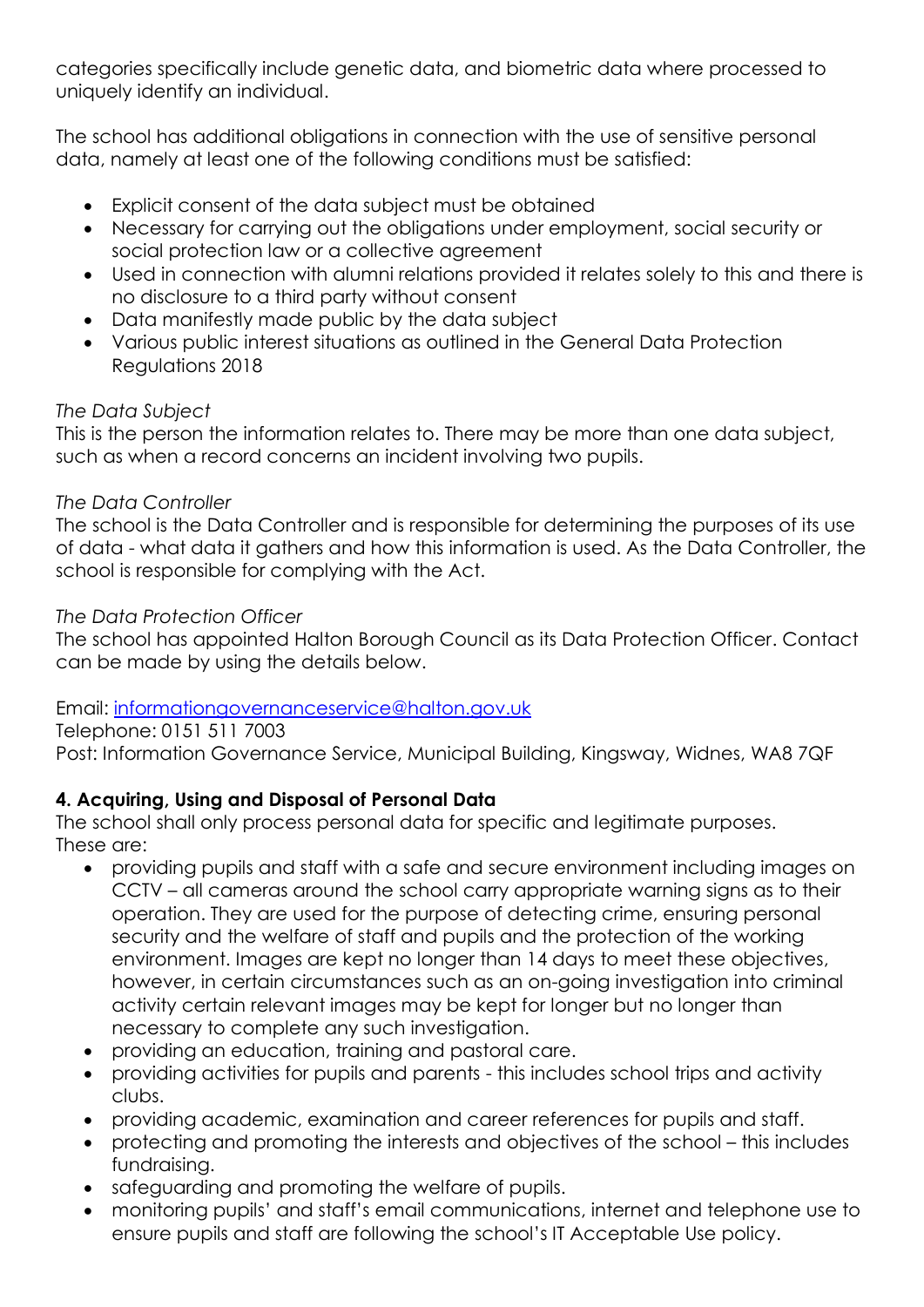- promoting the School to prospective pupils and their parents.
- communicating with former pupils.
- for personnel, administrative and management purposes. For example, to pay staff and to monitor their performance.
- fulfilling the School's contractual and other legal obligations.

Staff should seek advice from the Data Protection Officer before using personal data for a purpose which is different from that for which it was originally acquired. If information has been obtained in confidence for one purpose, it shall not be used for any other purpose without the Data Protection Officer's permission.

The school shall not hold unnecessary personal data, but shall hold sufficient information for the purpose for which it is required. The school shall record that information accurately and shall take reasonable steps to keep it up-to-date. This includes an individual's contact and medical details.

The school shall not transfer personal data outside the European Economic Area (EEA) without the data subject's permission unless it is satisfied that the data subject's rights under the Act will be adequately protected and the transfer has been approved by the Data Protection Officer. This applies even if the transfer is to a pupil's parents or guardians living outside the EEA.

When the school acquires personal information that will be kept as personal data, the School shall be fair to the data subject and fair to whoever provides the information (if that is someone else) in that their data will be handled and safeguarded in compliance with the Act.

The school shall only keep personal data for as long as is reasonably necessary and in accordance with the retention and disposal guidelines set out in the School's Document Retention Policy. Staff should not delete records containing personal data without authorisation.

The school will keep personal data secure and adopt technical and organisational measures to prevent unauthorised or unlawful processing of personal data.

# **5. Information and Explanation**

#### *Privacy Notice*

Individuals must be told what data is collected about them, and what it is used for. This is called a privacy notice or statement.

#### *Purpose*

The privacy notice is to ensure that the school's collection and processing of personal data is done in a transparent way so it will explain who it applies to, why the information is being collected, what information will be collected how it will be acquired and processed, what it will be used for, which third parties (if any) it will be shared with, how long records will be retained for and outline the data subject's rights, including the right to complain about the processing of their data to the Information Commissioner's Office at Wycliffe House, Water Lane, Wilmslow. Cheshire SK9 5AF, telephone 0303 123 1113 or at: [https://ico.org.uk/concerns/.](https://ico.org.uk/concerns/)

Staff are not expected to routinely provide pupils, parents and others with a privacy notice as this should have already been provided. Copies of the school's privacy notice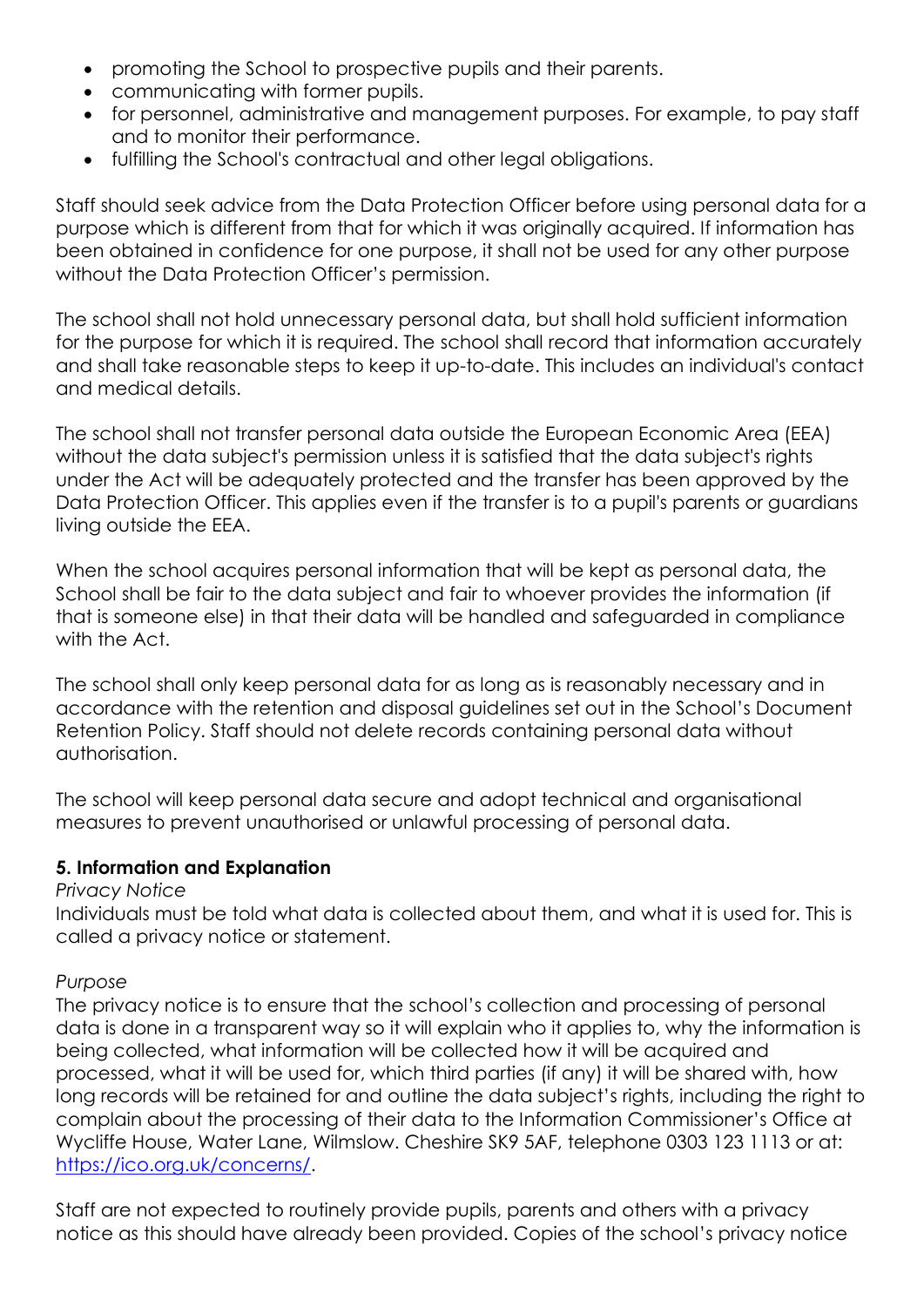for pupils and parents can be obtained from the Data Protection Officer or accessed on the school's website.

*Use*

Having said this, staff should inform the Data Protection Officer if they suspect that the School is using personal data in a way which might not be covered by an existing privacy notice. This may be the case where, for example, staff are aware that the school is collecting medical information about pupils without telling their parents what that information will be used for.

# **6. Protecting Confidentiality**

# *Disclosing personal data within the school*

Personal data should only be shared on a need to know basis. Personal data shall not be disclosed to anyone who does not have the appropriate authority to receive such information, irrespective of their seniority within the school or their relationship to the data subject, unless they need to know it for a legitimate purpose. Examples include - personal contact details for a member of staff (e.g. their home address and telephone number, and their private mobile telephone number and e-mail address) shall not be disclosed to parents, pupils or other members of staff unless the member of staff has given their permission.

# *Disclosing personal data outside of the school*

Sharing personal data with others is often permissible so long as doing so is fair and lawful under the Act. However, staff should always speak to the Data Protection Officer if in doubt, or if staff are being asked to share personal data in a new way.

Before sharing personal data outside the school, particularly in response to telephone requests for personal data staff should:

a) make sure they are allowed to share it – that they have the necessary consent;

b) ensure adequate security. What is adequate will depend on the nature of the data. For example, if the school is sending a child protection report to social services on a memory stick then the memory stick must be encrypted; paper information should be sent by courier or recorded delivery, First or Second Class post is not considered secure enough and

c) make sure that the sharing is covered in the privacy notice.

The school should be careful when using photographs, videos or other media as this is covered by the Act as well. Specific guidance on this is provided in the school's Acceptable Use policy on the school's website.

# *Information security and protecting personal data*

Information security is the most important aspect of data protection compliance and most of the fines under the Act for non-compliance relate to security breaches. The school shall do all that is reasonable to ensure that personal data is not lost or damaged, or accessed or used without proper authority, and the school shall take appropriate steps to prevent these events happening.

In particular:

- paper records which include confidential information shall be kept in a cabinet or office which is kept locked when unattended.
- the school uses a range of measures to protect personal data stored on computers, including file encryption, anti-virus and security software, sufficiently robust and frequently changed user passwords, audit trails and back-up systems.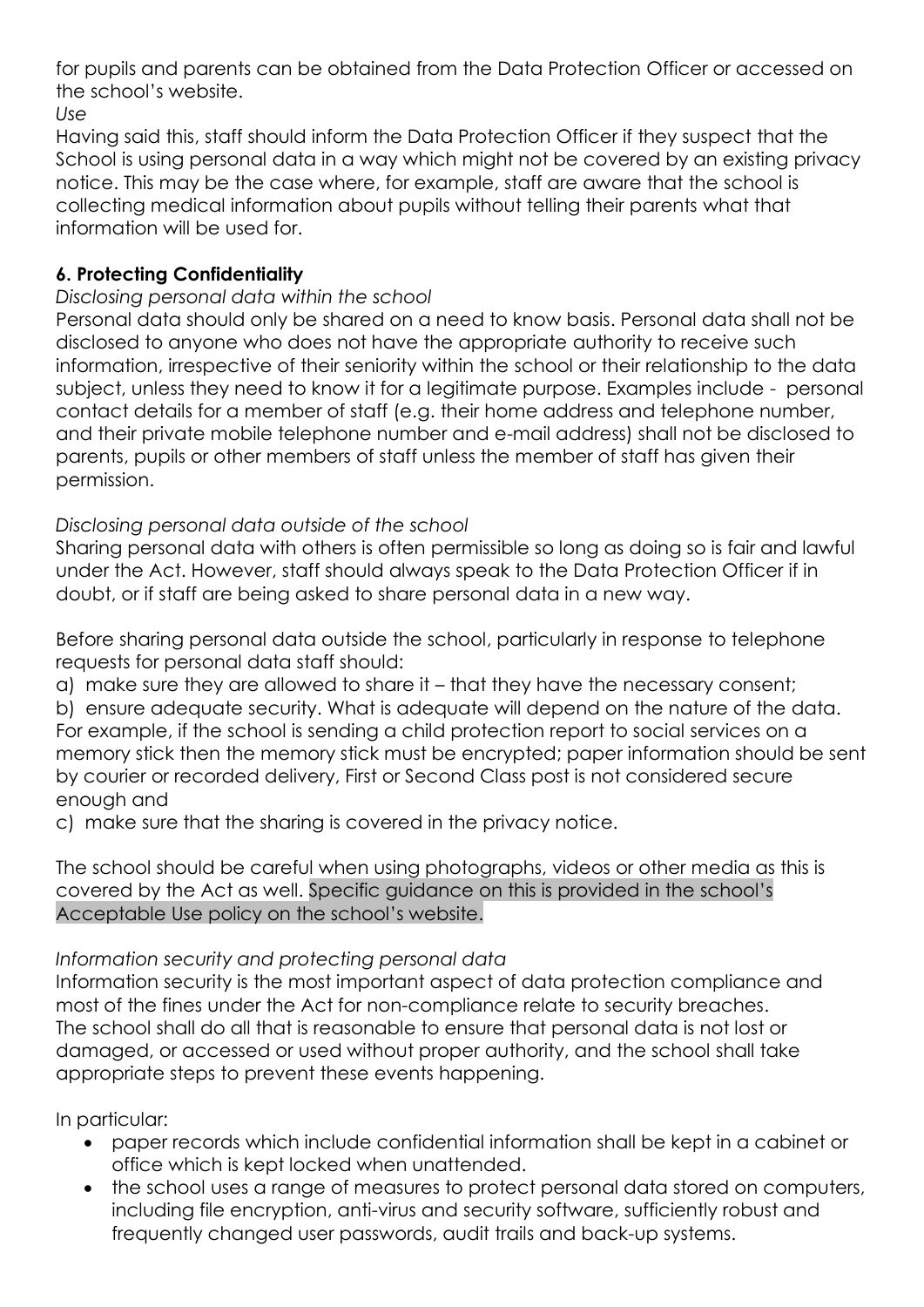- staff must not remove personal data from the school's premises unless it is stored in an encrypted form on a password protected computer or memory device. Further information is available from the Data Protection Officer.
- staff must not use or leave computers, memory devices or papers where there is a significant risk that they may be viewed or taken by unauthorised persons: they should not be viewed in public, and they must never be left in view in a car, where the risk of theft is greatly increased.

### **7. Data Breaches**

A data breach is a breach of security leading to the destruction, loss, alteration, unauthorised disclosure or access to personal data.

Any actual data breach or alleged data breach must be reported to the Data Protection Officer as soon as it is discovered, whatever time that might be, to enable its circumstances to be investigated and appropriate action taken to limit any damage and to prevent a similar occurrence.

As soon as the school becomes aware of a significant data breach as determined by the Data Protection Officer it has 72 hours in which to report the breach to the Information Commissioner's Office.

Examples of breaches and their seriousness for reporting purposes are:

- mistakenly sending an email or letter containing personal data to an incorrect recipient.
- theft of IT equipment containing personal data.
- failing to deal with a Subject Access Request.

If a breach is found to be sufficiently serious (i.e. if not dealt with it is likely to result in a high risk to the rights and freedoms of individuals e.g. resulting in discrimination, damage to reputation, financial loss – through identity theft or otherwise – loss of confidentiality or any other significant economic or social disadvantage) then not only does this breach have to be reported to the ICO within 72 hours of its discovery, the individuals concerned must be notified of the breach in a timely manner as directed by the Data Protection Officer.

# **8. Data Subject's Rights, including Accessing Any Data Held on Them**

Individuals are entitled to know whether the school is holding any personal data which relates to them, what that information is, the source of the information, how the school uses it and who it has been disclosed to. This is known as a Subject Access Request.

Any member of staff wishing to exercise the right to request information covered by this policy, can do so by submitting a request in writing to the Data Protection Officer. Any member of staff who receives a request for information covered by this policy from a pupil, parent or any other individual must inform the Data Protection Officer as soon as is reasonably possible, normally on the same day. This is important as there is a statutory procedure and timetable which the school must follow. Information must be provided to the requestor without delay and at the latest within one month of receipt.

Individuals have a right to ask the school not to use their personal data for direct marketing purposes or in ways which are likely to cause substantial damage or distress.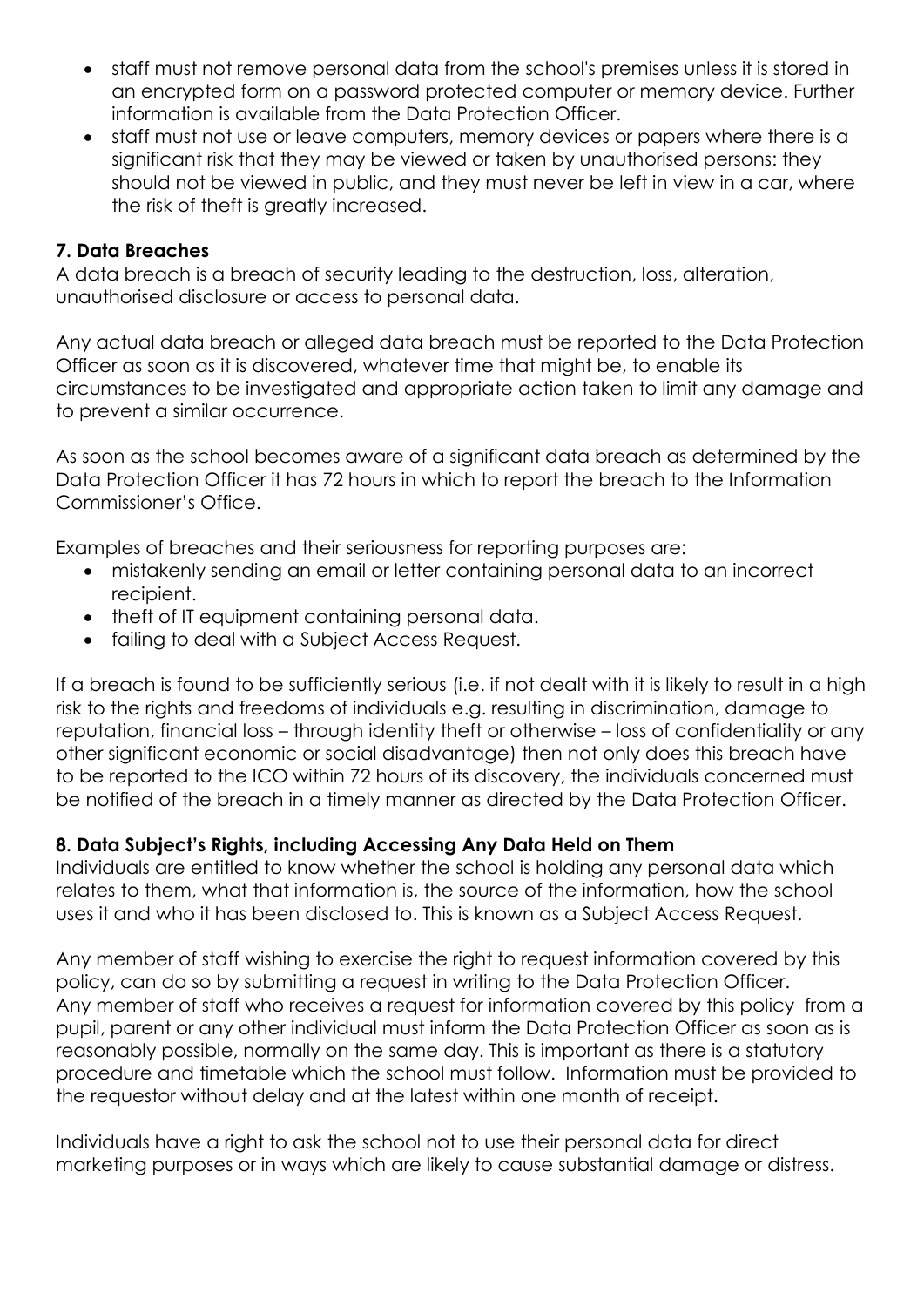Individuals have a right to ask for incorrect personal data to be corrected or annotated.

Individuals have the right to object to any of their personal data being processed and to have this data erased.

Individuals have the right to restrict (halt) the processing of their personal data, usually whilst incorrect data is being corrected.

Individuals have the right to request their personal data is transferred to another data controller in a commonly used format.

Individuals have a right to ask the school not to make automatic decisions (using personal data) if such automatic decisions would affect them to a significant degree.

Individuals have the right to complain about the processing of their personal data to the Information Commissioner's Office at Wycliffe House, Water Lane, Wilmslow, Cheshire SK9 5AF, Telephone 0303 123 1113 or at: [https://ico.org.uk/concerns/.](https://ico.org.uk/concerns/)

### **9. Data Processors**

Where the school uses data processors (third parties/organisations that deal with or store personal data on the school's behalf, the GDPR makes written contracts between the school and the processor a general requirement and that the contract must include certain specific terms as a minimum. If the data processor then (with the school's written authority) employs another processor, it also needs to have a written contract in place. The school will check all existing contracts and if they do not contain all the requirements it will get new contracts drafted and signed as required.

The school will ensure data processors are communicated with so they understand:-

- the reasons for the changes;
- the new obligations that GDPR put on them; and
- that they may be subject to administrative fines or other sanctions if they do not comply with new obligations.

New and existing contracts must comply with GDPR.

#### **10. Further Information**

The school has registered its use of personal data with the Information Commissioner's Office and further details of the Personal Data it holds, and how it is used, can be found in the school's register entry on the Information Commissioner's website at www.ico.gov.uk under registration number **Z5464781** This website also contains further information about data protection.

# **11. Breach of This Policy**

A member of staff who deliberately or recklessly discloses personal data held by the school without proper authority is guilty of a criminal offence and gross misconduct. This could result in summary dismissal.

# **12. Status**

This policy is intended only as a statement of school policy. It does not form part of the contract of employment and may be amended from time to time.